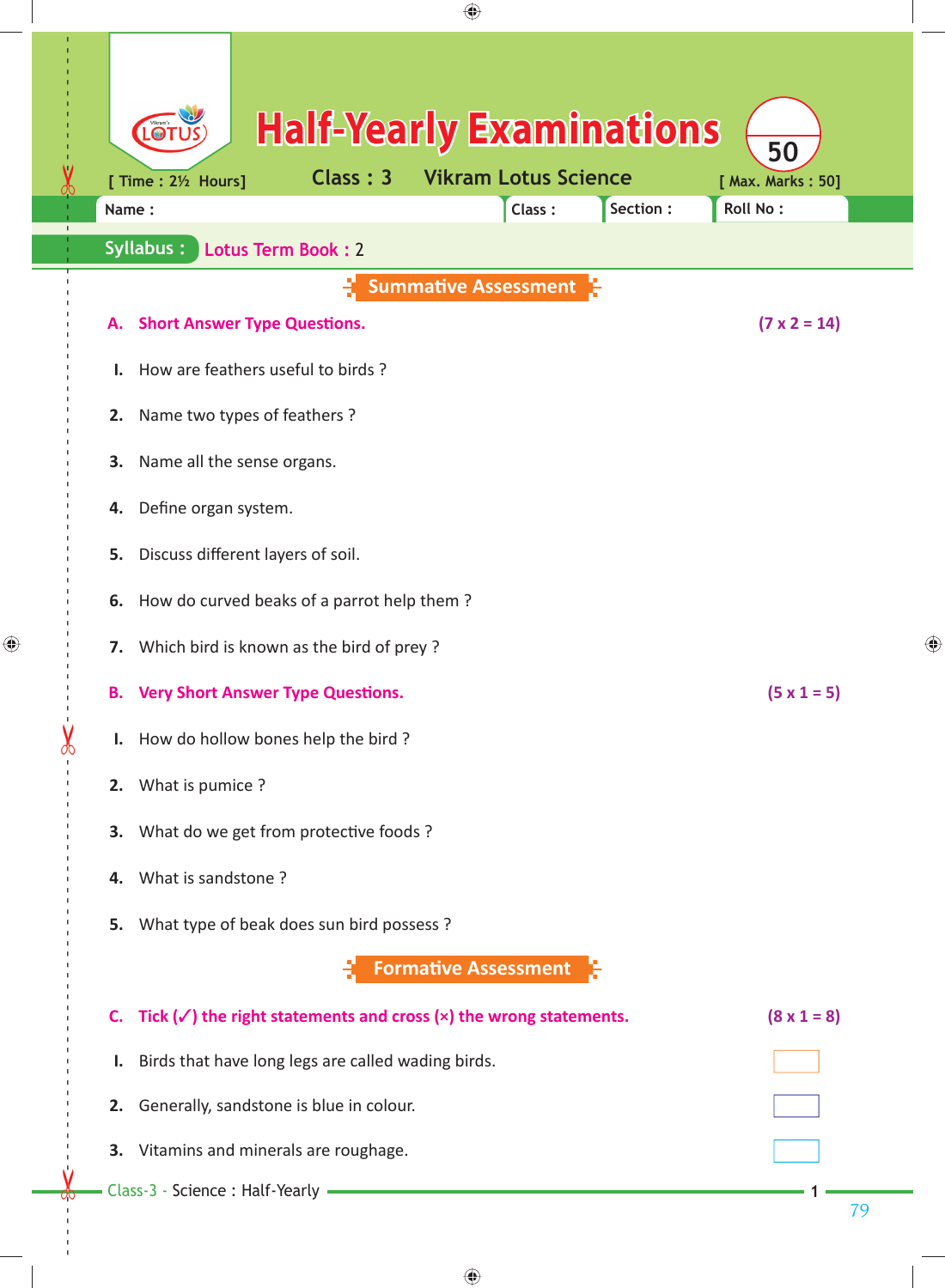| 4. | The digestive system helps us to digest food.                        |  |  |  |  |
|----|----------------------------------------------------------------------|--|--|--|--|
| 5. | Sub soil is upper most layer of the soil.                            |  |  |  |  |
| 6. | Water birds have webbed feet.                                        |  |  |  |  |
| 7. | Only bird can fly.                                                   |  |  |  |  |
| 8. | The bird lays eggs in the sand.                                      |  |  |  |  |
| D. | Tick $(\checkmark)$ the correct answers.<br>$(8 \times 1 = 8)$       |  |  |  |  |
| Ι. | Birds build nest to                                                  |  |  |  |  |
|    | (ii) protection from bad weather<br>(i)<br>lay eggs                  |  |  |  |  |
|    | (iii) protection from enemies<br>(iv) all of these                   |  |  |  |  |
| 2. | Sparrow and Pigeon are                                               |  |  |  |  |
|    | (i)<br>flesh-eating birds<br>(ii) scrathing birds                    |  |  |  |  |
|    | (iii) Swimming birds<br>(iv) Perching birds                          |  |  |  |  |
| 3. | Rocks differ in their                                                |  |  |  |  |
|    | (i) size<br>(iii) colour<br>(iv) all of these<br>(ii) shape          |  |  |  |  |
| 4. | We taste with our                                                    |  |  |  |  |
|    | (i) teeth<br>(ii) mouth<br>(iii) tongue<br>(iv) skin                 |  |  |  |  |
| 5. | Which organ belongs to the respiratory system?                       |  |  |  |  |
|    | (i) stomach<br>(ii) intestine<br>(iii) lungs<br>(iv) kidney          |  |  |  |  |
| 6. | Three layers of soil are                                             |  |  |  |  |
|    | (i) sub soil<br>(ii) bed rock<br>(iii) top soil<br>(iv) all of these |  |  |  |  |
| 7. | A wood pecker has a beak which is                                    |  |  |  |  |
|    | (i)<br>chisel - shaped<br>(ii) horny                                 |  |  |  |  |
|    | hooked<br>(iv) hammer shaped<br>(iii)                                |  |  |  |  |
|    | - Class-3 - Science : Half-Yearly                                    |  |  |  |  |
|    | 80                                                                   |  |  |  |  |

 $\bigoplus$ 

 $\bigoplus$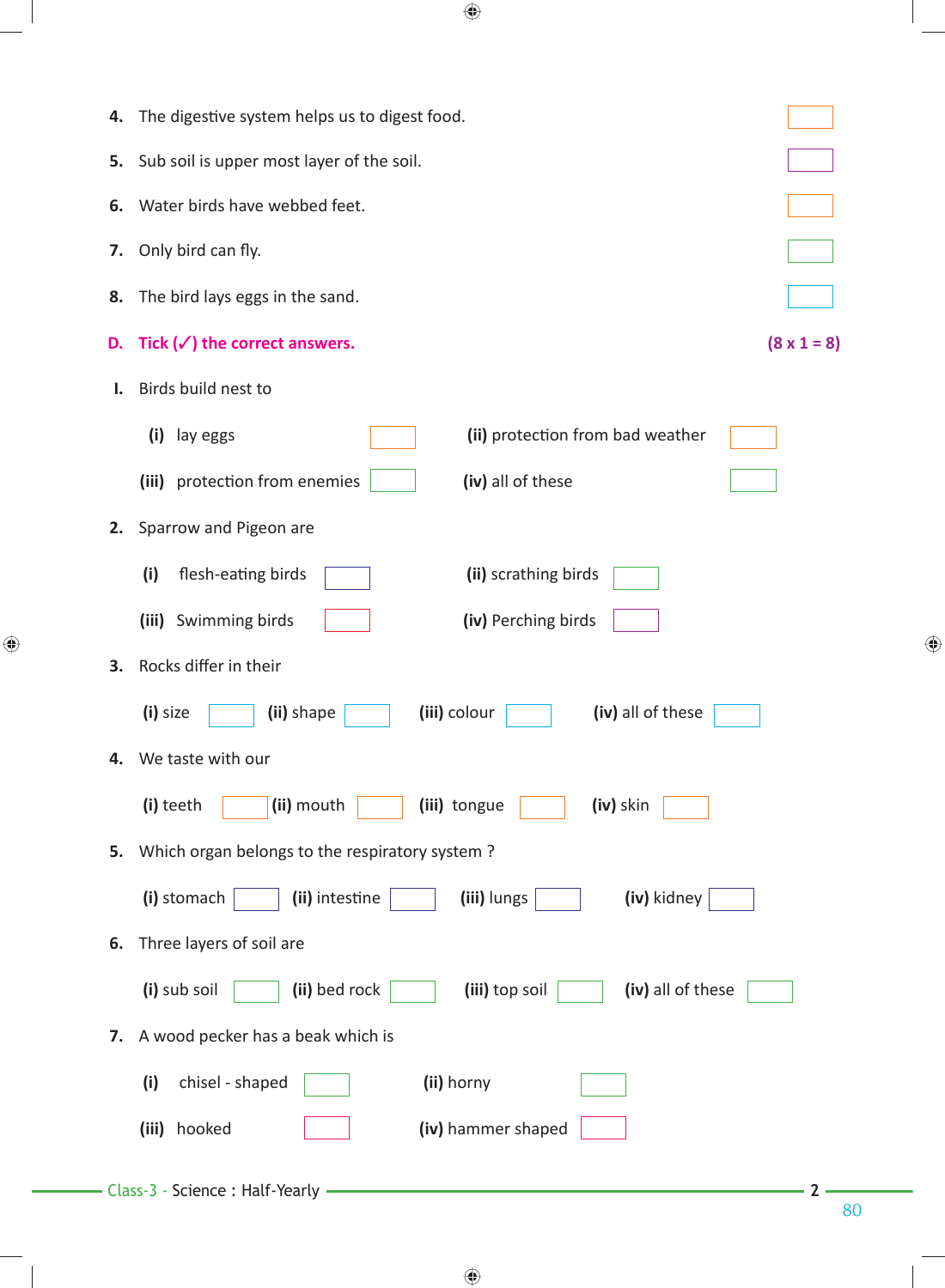|                                                                     | 8. When rocks break up into tiny particles they form. |                                                                             |                    |
|---------------------------------------------------------------------|-------------------------------------------------------|-----------------------------------------------------------------------------|--------------------|
| (i) stones<br>(ii) pebbles                                          |                                                       | (iii) soil<br>(iv) none of these                                            |                    |
| E. Fill in the blanks with suitable words given below.              |                                                       |                                                                             | $(8 \times 1 = 8)$ |
| <b>birds</b><br>chisel<br>koel                                      | water<br>heart<br>soil                                | cracks<br>sand stone                                                        |                    |
| Ι.                                                                  |                                                       | The Red Fort in New Delhi is made of red _____________________________.     |                    |
|                                                                     |                                                       |                                                                             |                    |
| 3. A wood pecker has a _______________________________ shaped beak. |                                                       |                                                                             |                    |
| 4. A crane walks through ________________________                   |                                                       |                                                                             |                    |
| 5. Rain water accumulates in the __________________ of the rock.    |                                                       |                                                                             |                    |
| are the most beautiful and colourful creatures.<br>6.               |                                                       |                                                                             |                    |
| 7. The ___________________________ is a lazy bird.                  |                                                       |                                                                             |                    |
|                                                                     |                                                       | 8. The __________________________ pumps blood to various parts of our body. |                    |
| F. Match the following columns.                                     |                                                       |                                                                             | $(7 \times 1 = 7)$ |
| Column - A                                                          |                                                       | Column - B                                                                  |                    |
| I. Fitness                                                          |                                                       | (a) 206                                                                     |                    |
| 2. Exhale                                                           |                                                       | (b) fruits and vegetables                                                   |                    |
| 3. Inhale                                                           |                                                       | (c) regular exercise                                                        |                    |
| 4. Number of sense organs                                           |                                                       | (d) ghee, oil                                                               |                    |
| 5. Number of bones                                                  |                                                       | (e) five                                                                    |                    |
| 6. Fats                                                             | (f)                                                   | air (oxygen)                                                                |                    |
| 7. Vitamins                                                         |                                                       | (g) air (carbon dioxide)                                                    |                    |
|                                                                     |                                                       | ****                                                                        |                    |

 $\bigoplus$ 

 $\leftarrow$ 

 $\chi$ 

 $\bigoplus$ 

 $\overset{^{\prime}}{\mathsf{v}}$